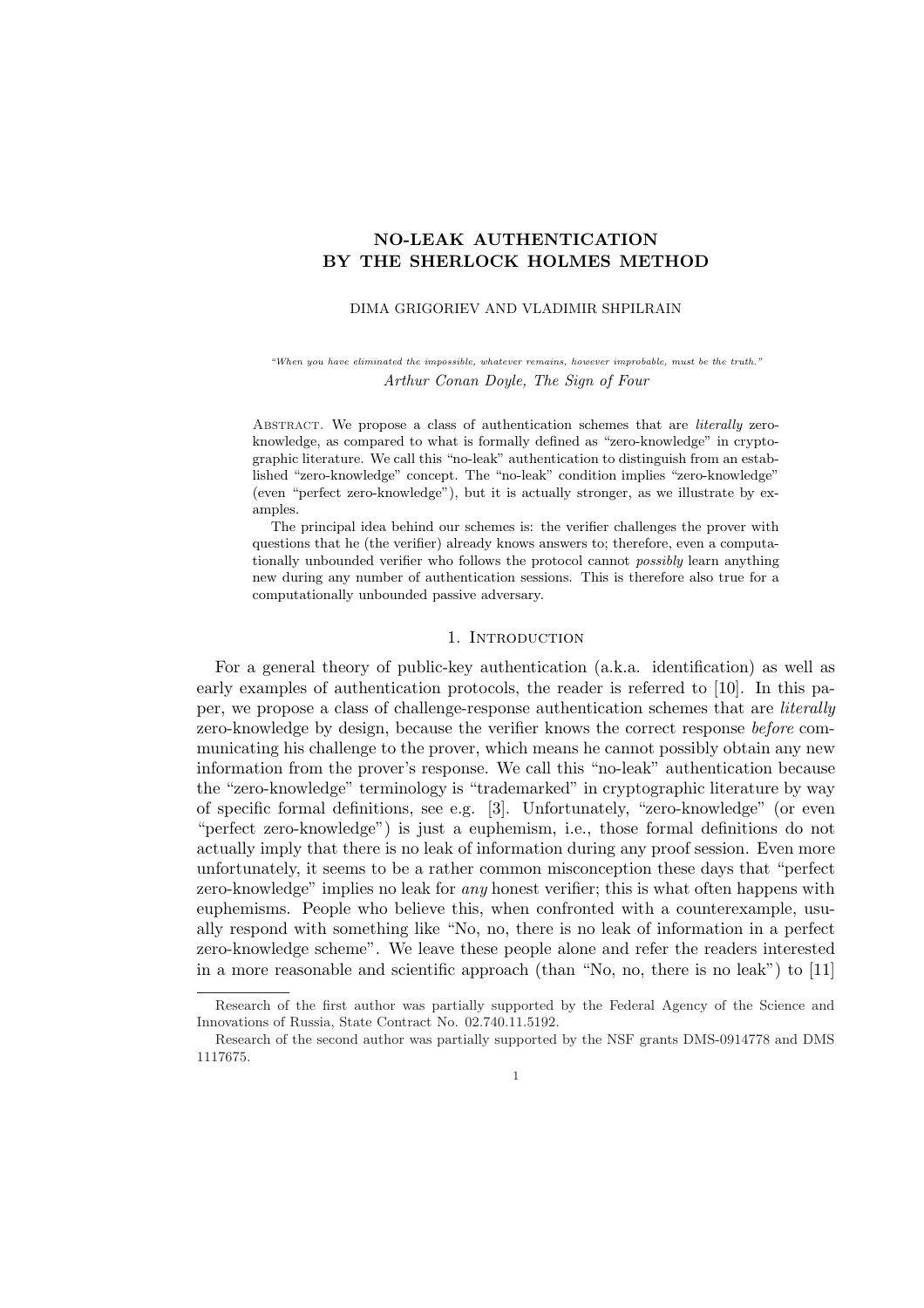where an "hierarchy of zero-knowledge" is suggested, so that the presence of leak or lack thereof depends on the (honest) verifier's computational abilities.

Here we compare the established definition(s) of "perfect zero-knowledge" to our definition of "no-leak" that applies, incidentally, to a computationally unbounded forger as well. Perhaps the difference is best illustrated by scrutinizing the Graph ISO protocol from [4], which is known to be "perfect zero-knowledge", but it is obviously not "noleak". We discuss this protocol in detail in our Section 4, while now we will try to explain the difference in definitions of "perfect zero-knowledge" vs. "no-leak". We note that there are several somewhat different definitions of "perfect zero-knowledge" (for example, the seminal paper [4] has 3 different definitions), so here we are just trying to capture most essential features of those definitions to help us make our point.

Definition 1. [4] ("perfect zero-knowledge") Let  $(P, V)$  be an interactive proof system for a language  $L$ . Let  $F$  be a polynomial-time probabilistic Turing machine (PTM) that produces forged transcripts. Let  $\mathcal{T}(x)$  denote the set of all possible true transcripts (obtained by the verifier  $V$  actually engaging in an interactive proof with the prover P on input x), and  $\mathcal{F}(x)$  the set of all possible forged transcripts. The proof system  $(P, V)$  is called perfect zero-knowledge (for L) if there exists a forger F such that for any  $x \in L$ :

(i) the set of forged transcripts is identical to the set of true transcripts, i.e.,  $\mathcal{F}(x) =$  $\mathcal{T}(x)$ :

(ii) the two associated probability distributions are identical, i.e., for any transcript  $T \in \mathcal{T}(x)$ , one has  $Pr_{\mathcal{T}}[T] = Pr_{\mathcal{F}}[T]$ .

To better illustrate the difference between this and the following definition, we say, somewhat informally, that the former implies that in a perfect zero-knowledge proof system, if a specific leak of information (about the prover's secret key, say) can occur with probability  $p$  during an interaction between  $V$  and  $P$ , then it can occur with the same probability  $p$  if  $V$  does not interact with  $P$  at all, but just simulates such interaction.

By comparison, in the following definition the condition is (again, informally) that no leak should occur at all, i.e, the probability  $p$  alluded to in the previous paragraph is always 0. The following definition is an attempt to formalize this idea. Note also that in our definition, the "polynomial-time" restriction on the forger is dropped.

**Definition 2.** ("no-leak") Let  $(P, V)$  be an interactive proof system for a language L. It is called no-leak if, for any  $x \in L$  and for any function f from L to N, any sequence  $\mathcal{T}(x)$  of true transcripts obtained in time  $\leq f(x)$  by interaction of the verifier V with the prover  $P$  on input x, could be also constructed, even by a deterministic algorithm, by V alone (i.e., without interacting with P) in time  $\leq f(x)$ .

In other words, the prover can contribute nothing whatsoever to the verifier's ability of producing any sequence of true transcripts.

Probably the easiest way to achieve the "no-leak" property is to have the verifier V only ask those questions that he already knows the correct answers to. In this scenario,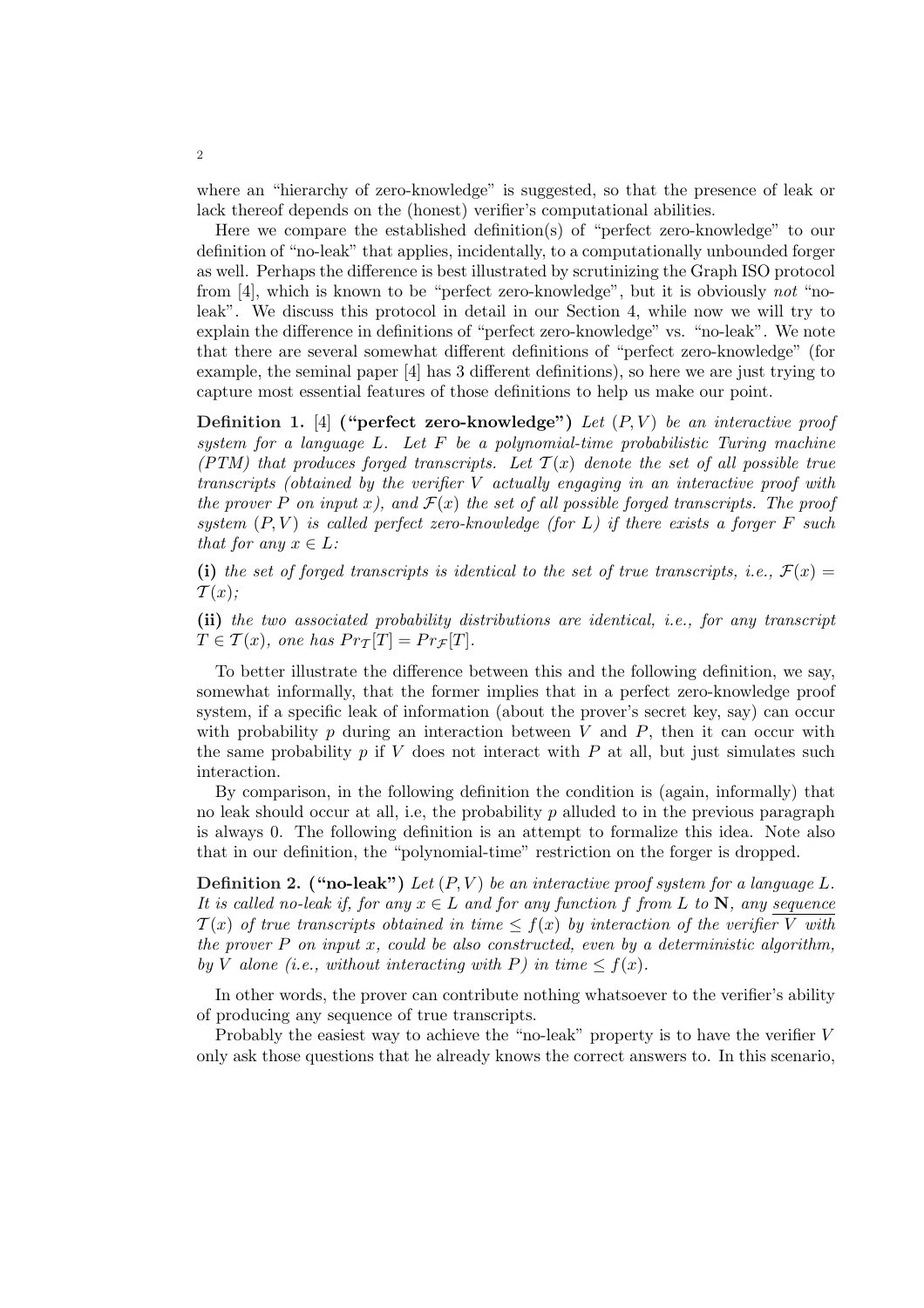the corresponding proof system will obviously be perfect zero-knowledge since whatever V can compute after interacting with the prover, he could already have computed before interacting with the prover. At the same time, "perfect zero-knowledge" does not necessarily imply "no leak"; as we have already mentioned, this is best illustrated by scrutinizing the graph ISO protocol from [4], so the reader who is not convinced at this point that the 'no-leak" condition is stronger than "perfect zero-knowledge", is referred to our Section 4.

It is well known that the main motivation for studying zero-knowledge proof systems is their application to authentication, which is also our main motivation here. The reason why we call our idea of authentication the "Sherlock Holmes method" is the following. It is the case with most natural decision problems in algebra (such as the identity problem, the conjugacy problem, the membership problem, etc.) that, for a generic input, the "no" answer can be obtained much more efficiently than the "yes" answer. Thus, if the prover "eliminates the impossible" by (efficiently) getting the "no" answers whenever she can, she is left with the only remaining possibility for a "yes" answer. We note that in a typical concrete realization of this idea, the prover will not be able to give a "yes" answer by any other method than "eliminating the impossible", which is why we call it the "Sherlock Holmes method."

To conclude the Introduction, we summarize what we think are the most interesting features of our proposal:

- (1) A verifier who follows the protocol cannot possibly obtain from the prover any information that he does not already know. This is therefore also true for a passive adversary, even computationally unbounded one.
- (2) There is no "concrete" problem for the adversary to solve in order to obtain the prover's long-term private key from her public key. The problem he/she faces is to obtain a test for non-membership in a set that he/she does not know.

Now a natural question is whether a verifier who does not follow the protocol (e. g. a cheating verifier) can obtain any information during an authentication session by offering challenges without knowing a priori what the correct response should be. We comment on this question in Section 3 where we answer several typical questions about our idea of "no-leak" proof in the form of a dialog with an inquisitive reader. We thought that arranging this material in the dialog format after describing our metaprotocol would be more helpful to the reader than if we made it part of the Introduction. Here we just say that our schemes are not any more insecure against cheating verifiers than existing authentication schemes are. It is just that the novelty of the present paper concerns the honest verifier scenario, whereas for the cheating verifier scenario we do not offer any new input.

Finally, we note that, in theory, our general scheme can also be used for encryption, see Remark 1 at the end of Section 2, although this is outside of the focus of our paper. In particular, we do not make any claims concerning security of relevant encryption schemes and do not discuss practical hardness assumptions. It should be understood that the focus of this paper is on theoretical aspects.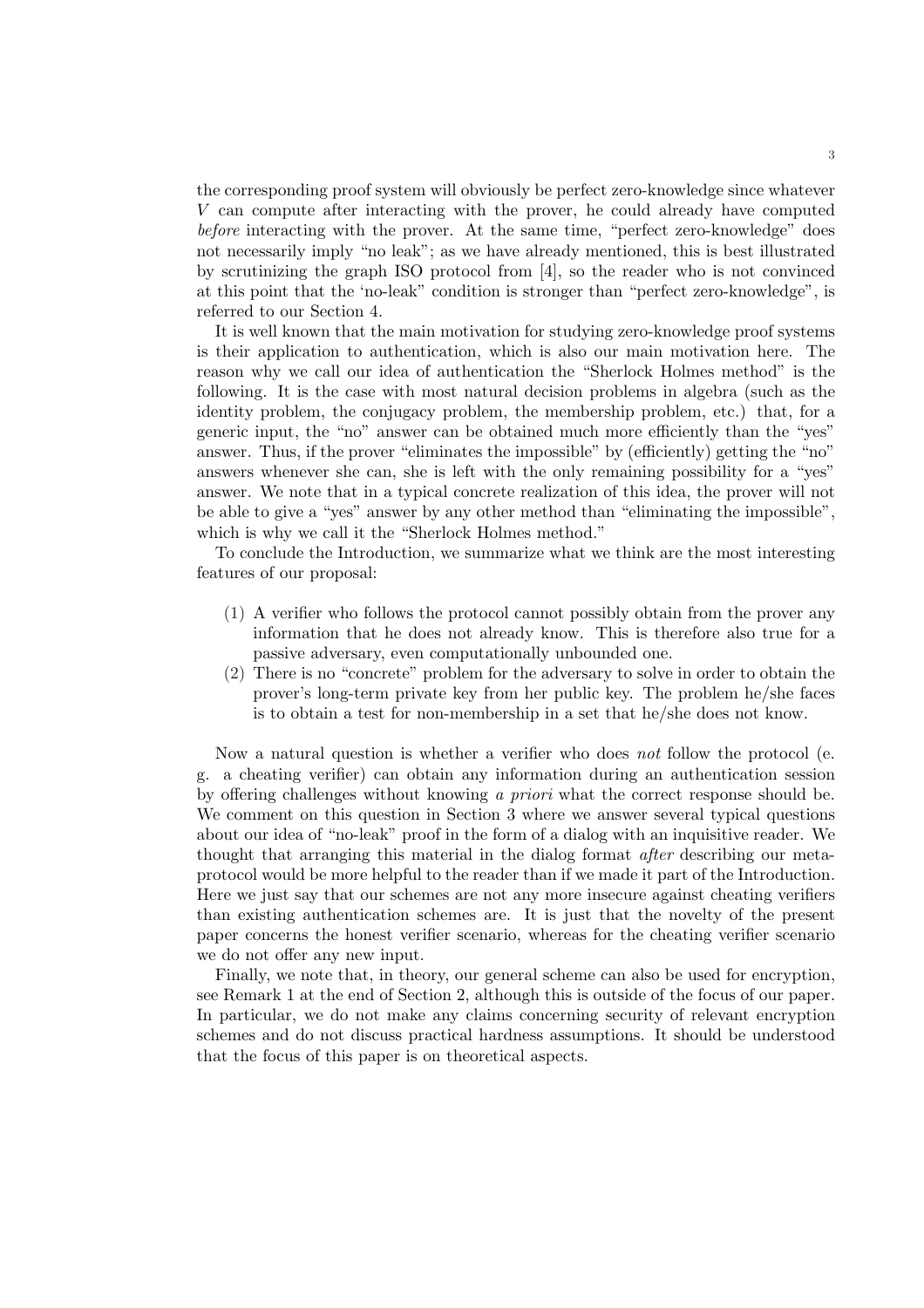#### 2. THE META-PROTOCOL

In this section, we give a description of our general idea of "authentication by the Sherlock Holmes method", leaving particular realizations to the next sections. Here Alice is the prover and Bob the verifier.

Alice's private key consists of: (a) a subset  $S_0$  of some "universal" set S; (b) an efficient test telling that a given element of S does not belong to  $S_0$ ; (c) a way to disguise S<sub>0</sub> to some S'<sub>0</sub>, e.g., a self-bijection  $\varphi$  of the universal set S, such that  $\varphi(S_0) = S'_0$  and it is possible for Alice to efficiently compute both  $\varphi$  and  $\varphi^{-1}$ . In some realizations, (c) is not really necessary, and the role of  $S'_{0}$  is played just by a subset of  $S_{0}$ .

Alice's public key is a pair of sets  $S'_0, S_1$  that either are disjoint or have negligible intersection. Note that the verifier does not know whether Alice has a "non-membership test" for  $S'_0$  or for  $S_1$ ; this information is not public! Both sets are given to the public in such a way that it is possible to efficiently select a random element from either set.

We note that the idea of a "non-membership test" for  $S_0$  (see part (b) of Alice's private key above) can be expressed in a more precise language. Alice should have her private separator T, such that  $S_0 \subset T$ , the intersection  $T \cap S_1$  is empty or negligible, and  $T$  is a "nice" set in the sense that the problem of membership in  $T$  is efficiently solvable. Thus, Alice can efficiently check membership of an element  $x$  in question in the set T; then, if  $x \notin T$ , she knows for sure that  $x \notin S_0$ . If  $x \in T$ , then she assumes that  $x \in S_0$ ; the "tighter" (i.e., the closer to  $S_0$ ) T is, the more chances this assumption has to be correct. Thus, even though there might be many different separators for a given pair of sets, a good separator is hard for the adversary to find without knowing the set  $S_0$ .

The protocol itself is the following sequence of steps.

- (1) Bob selects a tuple  $(x'_1, \ldots, x'_{2m})$  of random elements from either  $S'_0$  or  $S_1$ , with exactly m elements from  $S_0'$  and exactly m elements from  $S_1$ , and sends it to Alice.
- (2) Alice checks, using her private test, for every i, whether for the element  $x_i$ corresponding to  $x'_i$ , one has  $x_i \notin S_0$ . If her test fails, Alice assumes that  $x_i \in S_0$  (equivalently,  $x'_i \in S'_0$ ). Then she sends a tuple of  $\frac{m}{2}$  "1"s to Bob, in  $\frac{m}{2}$ randomly selected places corresponding to  $x'_i \notin S'_0$ . She gives no indication of the results of her test for the remaining  $\frac{3m}{2}$  places.
- (3) Bob, who knows the right answer, simply compares it to Alice's response and accepts or rejects authentication accordingly.

To prevent the adversary from guessing the right answer with non-negligible probability, several rounds of this protocol may be run (depending on what probability is accepted as "negligible"); this is similar to the Feige-Fiat-Shamir scheme [1]. We note that if, say,  $m = 40$ , then the probability of guessing the right answer in a single session is less than  $10^{-6}$ .

Remark 1. The protocol in this section can also be used for encryption. Namely, if Bob wants to transmit an encrypted bit to Alice, he sends her a random element from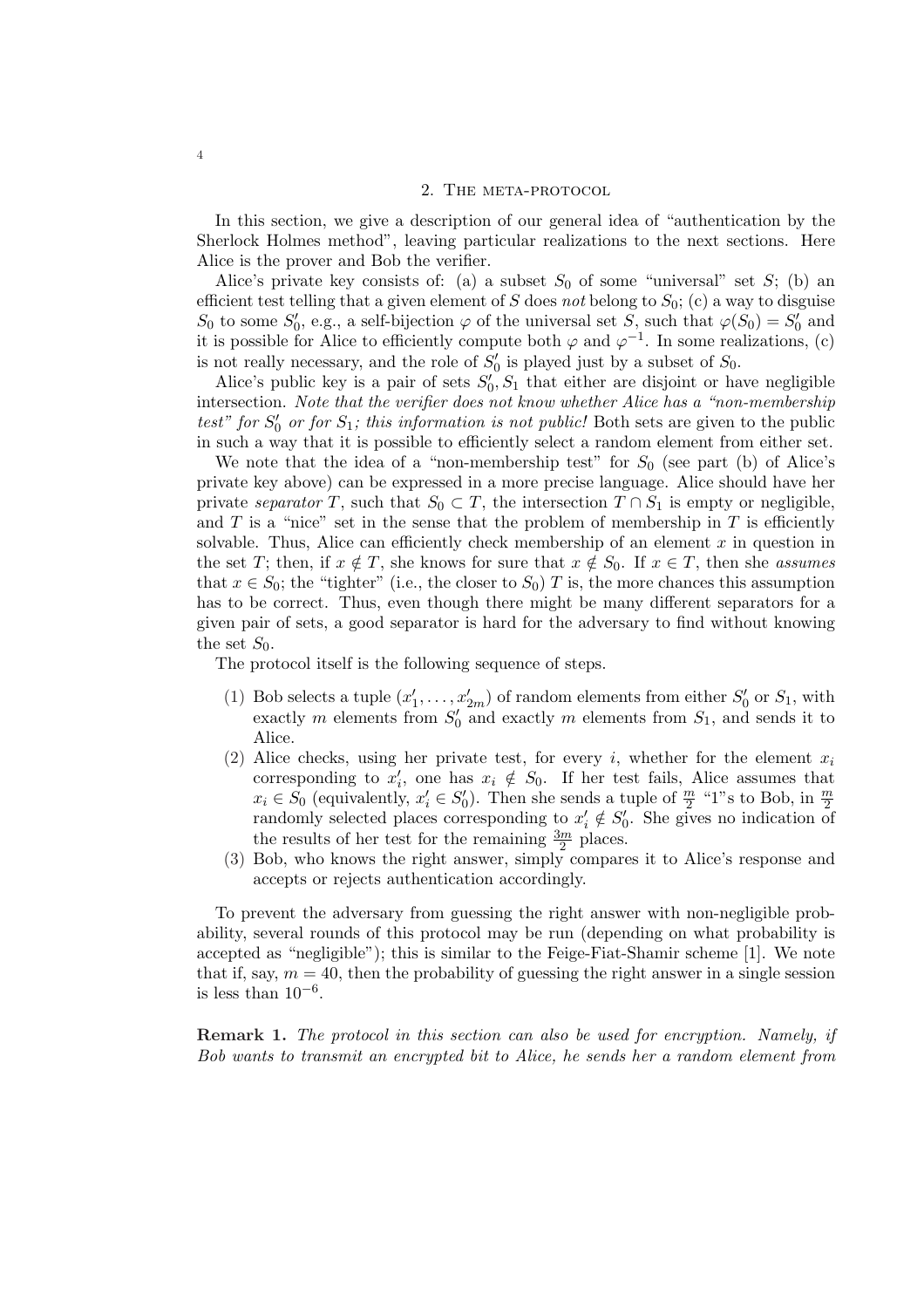$S'_0$  in case he wants to transmit a "0", and a random element from  $S_1$  in case he wants to transmit a "1".

As we have already pointed out in the Introduction, we do not pursue this direction here, and in particular, we do not make any claims concerning security of relevant encryption schemes.

2.1. Correctness of the protocol. The protocol is perfectly correct in the sense that if Alice is in possession of her private key and both parties follow all steps of the protocol, then Alice will be able to answer all Bob's challenges correctly with probability 1, and Bob will then accept Alice's authentication with probability 1. Even if the intersection  $T \cap S_1$  is not empty and Alice's test fails for some elements sent by Bob, this will not affect Alice's response because her response only includes places where her test did not fail.

Also, since Bob does not obtain from Alice any information that he does not already know, he can construct by a deterministic algorithm any true authentication session transcript, without interacting with Alice. Thus, the following is obvious:

**Proposition 1.** No information about the prover's private key is leaked during any authentication session with an honest verifier in the above authentication scheme, i.e., it is a "no-leak" proof system in the sense of Definition 2.

This proposition should not create an impression that our authentication scheme is secure *only* in the honest verifier scenario. It is not any more insecure against cheating verifiers than existing authentication schemes are. It is just that the novelty of the present paper concerns the honest verifier scenario, whereas for the cheating verifier scenario we do not offer any new input. See our Section 3 for a somewhat more detailed discussion of this issue.

In Sections 5 and 6, we give two particular realizations of our meta-protocol just to illustrate the diversity of possible applications of our main idea. We emphasize once again though that we avoid detailed technical discussions (in particular, making quantitative statements) in this paper and keep the focus on theoretical aspects.

## 3. Questions and answers

In this section, we answer some questions/concerns that a reader may have at this point; these questions have actually been asked by some of our colleagues. We thought that arranging this material in the dialog format after describing our meta-protocol would be more helpful to the reader than if we made it part of the Introduction.

Q. Do you prove that recovering the prover's private key from her public key in any of your particular realizations is computationally infeasible? In particular, do you prove the existence of one-way functions?

A. No and no. Moreover, our focus in this paper is on leak (or lack thereof) of information during authentication session, rather than on security of the prover's public key construction.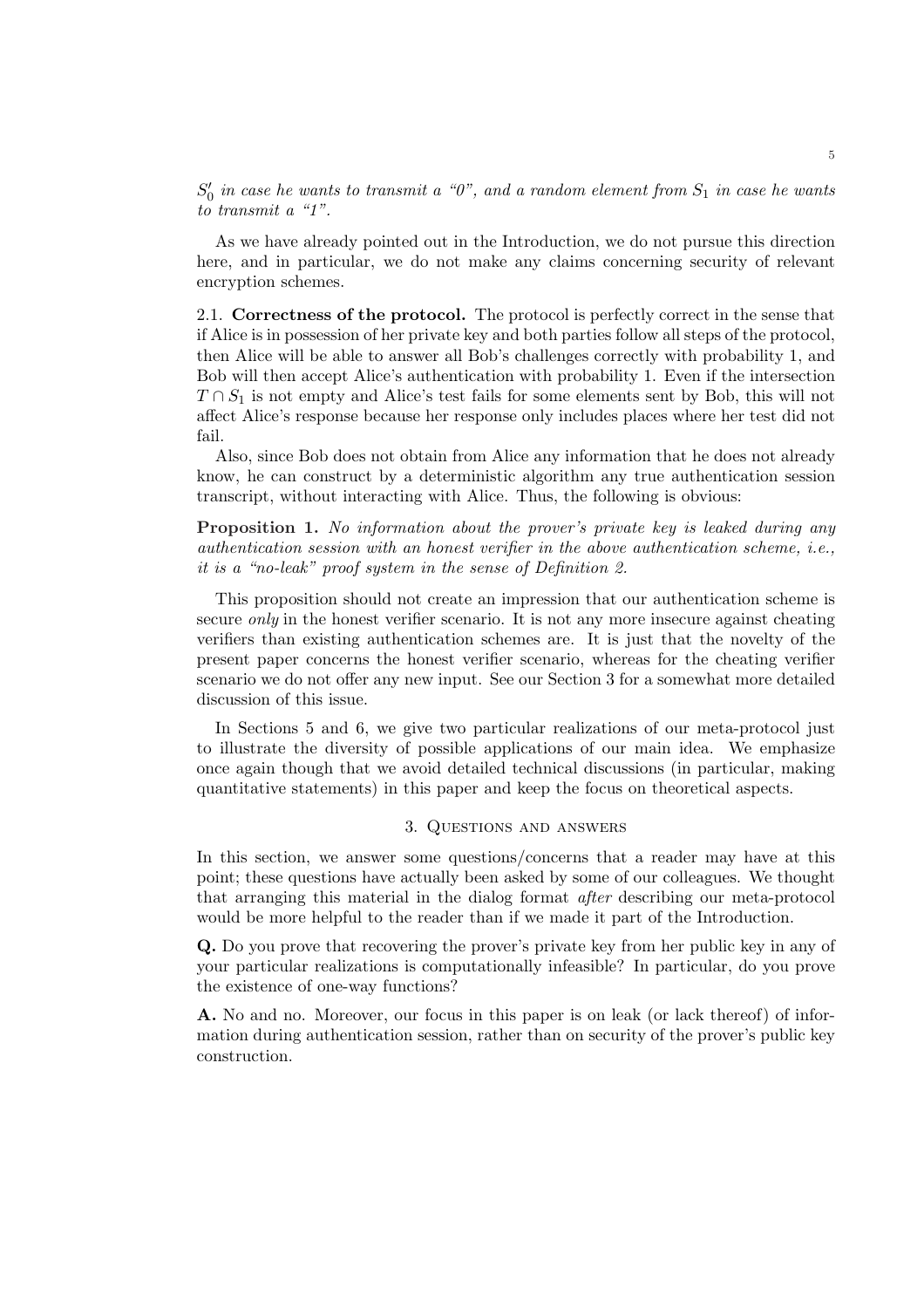Q. If not, then what is the novelty of your proposal?

A. The main novelty is that in our authentication scheme, a verifier who follows the protocol cannot possibly obtain from the prover any information that he does not already know. This is also true for a passive adversary, even computationally unbounded one. (Of course, a computationally unbounded adversary can usually find correct responses to the verifier's challenges by using "brute force", but this is a different story.)

Q. In that case, what is the difference between your protocol and the classical zeroknowledge Graph Non-ISO protocol [5] where the prover convinces the verifier that two given graphs are non-isomorphic by giving to the verifier only the information that he already knows?

A. In the Graph Non-ISO protocol [5] the prover is assumed to be computationally unbounded (i.e., there is no "trapdoor"). Therefore, the Graph Non-ISO protocol cannot be used for authentication purposes in any meaningful scenario in real life.

Q. Well then, how about well-known zero-knowledge protocols with trapdoor, such as Graph ISO, or quadratic residuosity, or Feige-Fiat-Shamir scheme?

A. None of these protocols is "no-leak"; we think it is best illustrated by analyzing the Graph ISO protocol; this is what we do in the next Section 4.

Q. What about a verifier who does not follow the protocol? What if he just produces some random challenges? Can he obtain some information about the prover's private key from her responses in that case?

A. The answer to this question may depend on a particular realization of our metaprotocol; more specifically, on the size of the sets  $S'_0$  and  $S_1$  relative to the size of the "universal" set  $S$  from which a "frivolous" verifier can pick up his random challenges. Typically, the sets  $S'_0$  and  $S_1$  are negligible in S, which implies that if a frivolous verifier picks his challenges randomly from S, he will get the "not in  $S_0$ " response for every random element from S. Whether or not this can give him any useful information about  $S_0$  other than  $S_0$  is negligible in S, again depends on a particular protocol, but this question has been well studied in the context of zero-knowledge schemes in the "usual" sense, and we do not offer any new insight into this question in the present paper.

Q. Does this mean that your authentication schemes are insecure against cheating verifiers?

A. No, our schemes are not any more insecure against cheating verifiers than existing authentication schemes are. It is just that the novelty of the present paper concerns the honest verifier scenario, whereas for the cheating verifier scenario we do not offer any new input.

Q. Well then, how useful is your new input in real life? Isn't it true that in real life, the cheating verifier scenario is prevalent?

A. Not really. The honest verifier scenario is used by millions of people every day while doing Internet shopping or banking (provided, of course, they use trusted bankers or

6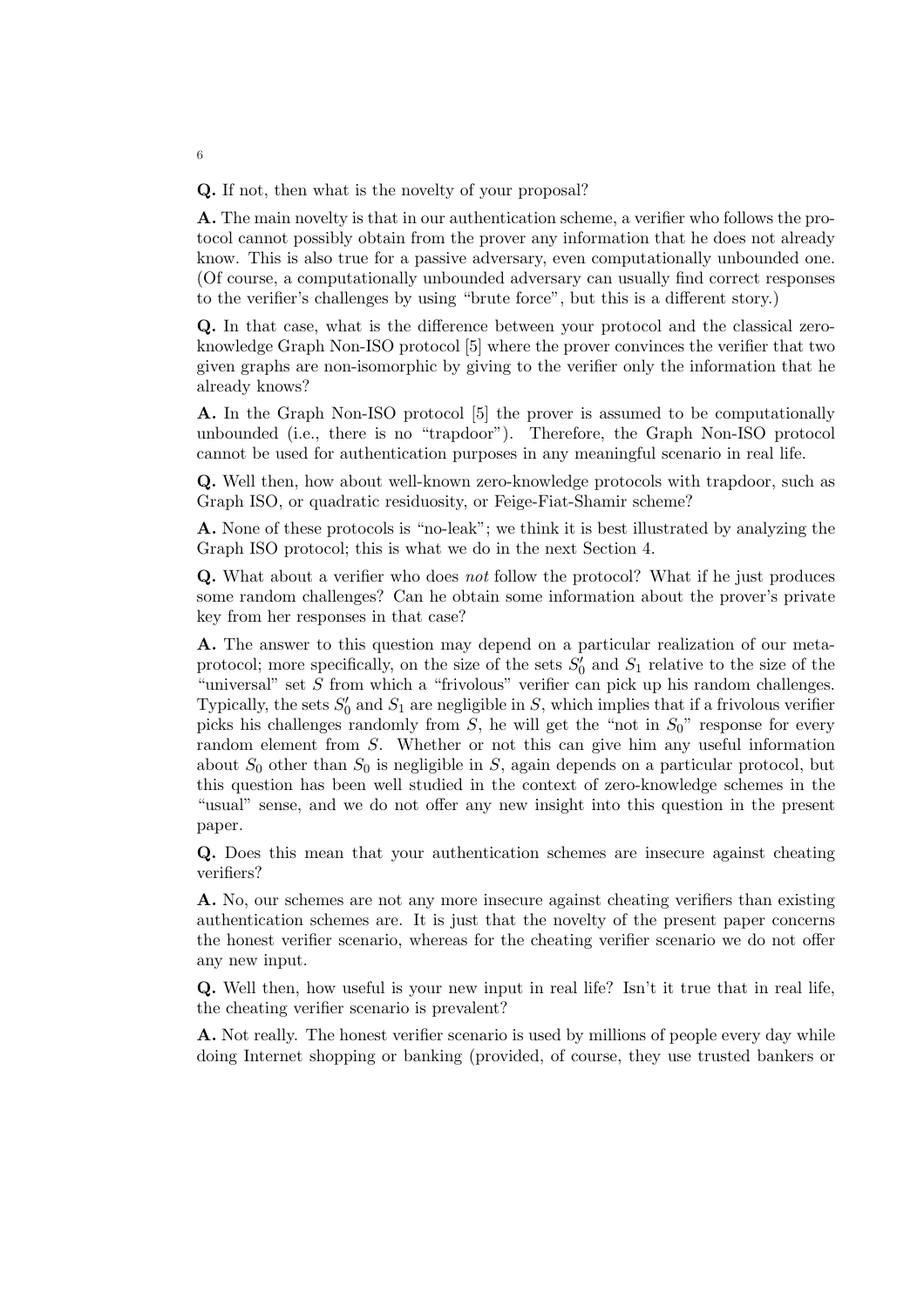merchants, which is what most people do). It is true that occasionally, during Internet shopping, there might be a concern about the verifier being honest. What usually happens is that the remote host has to authenticate itself to your computer first, in which case your computer plays the role of an honest verifier. Thus, in this case the protocol is just a combination of two authentication protocols with honest verifiers. Of course, in non-commercial (e.g. military) applications, a situation where the verifier is malicious is not so unusual, but it appears that in real life in general, authentication with an honest verifier is still prevalent.

# 4. Why is the Graph ISO proof system not "no-leak"?

In this section, we try to resolve the confusion that stems from taking the "perfect zero-knowledge" euphemism too literally. To that end, we recall the well-known Graph ISO protocol from [4]. Here Alice is the prover and Bob the verifier.

- (1) Alice's public key consists of two isomorphic graphs,  $\Gamma_0$  and  $\Gamma_1$ . Alice's private key is an isomorphism  $\varphi : \Gamma_1 \to \Gamma_0$ . Alice is supposed to prove to Bob that  $\Gamma_0$ is isomorphic to  $\Gamma_1$ .
- (2) To begin a session, Alice selects a random bit b, a random isomorphism  $\sigma$ :  $\Gamma_b \to H$ , and sends the "commitment" graph H to Bob.
- (3) Bob chooses a random bit c and sends it to Alice.
- (4) Alice responds with an isomorphism  $\tau : \Gamma_c \to H$ .
- (5) Bob verifies that  $\tau$  is, indeed, an isomorphism.

Obviously, if the same graph  $H$  appears as commitment in two different sessions, and if the corresponding challenge bits  $c$  are different, then Bob, who gets isomorphisms  $\tau_0 : \Gamma_0 \to H$  and  $\tau_1 : \Gamma_1 \to H$ , can recover the isomorphism  $\tau_0^{-1} \tau_1$  between  $\Gamma_1$  and  $\Gamma_0$ . Therefore, after two sessions, Bob can obtain, with non-zero probability, information that he did not have before he started to interact with Alice. Thus, it is easy to see that the above proof system is not "no-leak" in the sense of Definition 2. Indeed, if interaction between Bob Alice produces a sequence of, say, just two transcripts with the same commitment graph  $H$  and different corresponding challenge bits  $c$ , then to reproduce this sequence with probability 1 by a deterministic algorithm, Bob would need a lot more than just 2 attempts.

At the same time, this proof system is "perfect zero-knowledge" in the sense of Definition 1 because Bob can obtain the same information with the same probability (but not with probability 1!) if he simulates the protocol by himself, without interacting with Alice. Specifically, by selecting random isomorphisms  $\alpha : \Gamma_0 \to H_1$  and  $\beta : \Gamma_1 \to H_2$ , he may end up, with non-zero probability, with  $H_1 = H_2$ , hence recovering an isomorphism between  $\Gamma_1$  and  $\Gamma_0$ .

# 5. A particular realization: subset sum

In this section, we offer a particular realization of the meta-protocol from Section 2, exploiting the hardness of the subset sum problem, see e.g. [2]. We note that the complexity of this particular problem was previously used in [7] in different cryptographic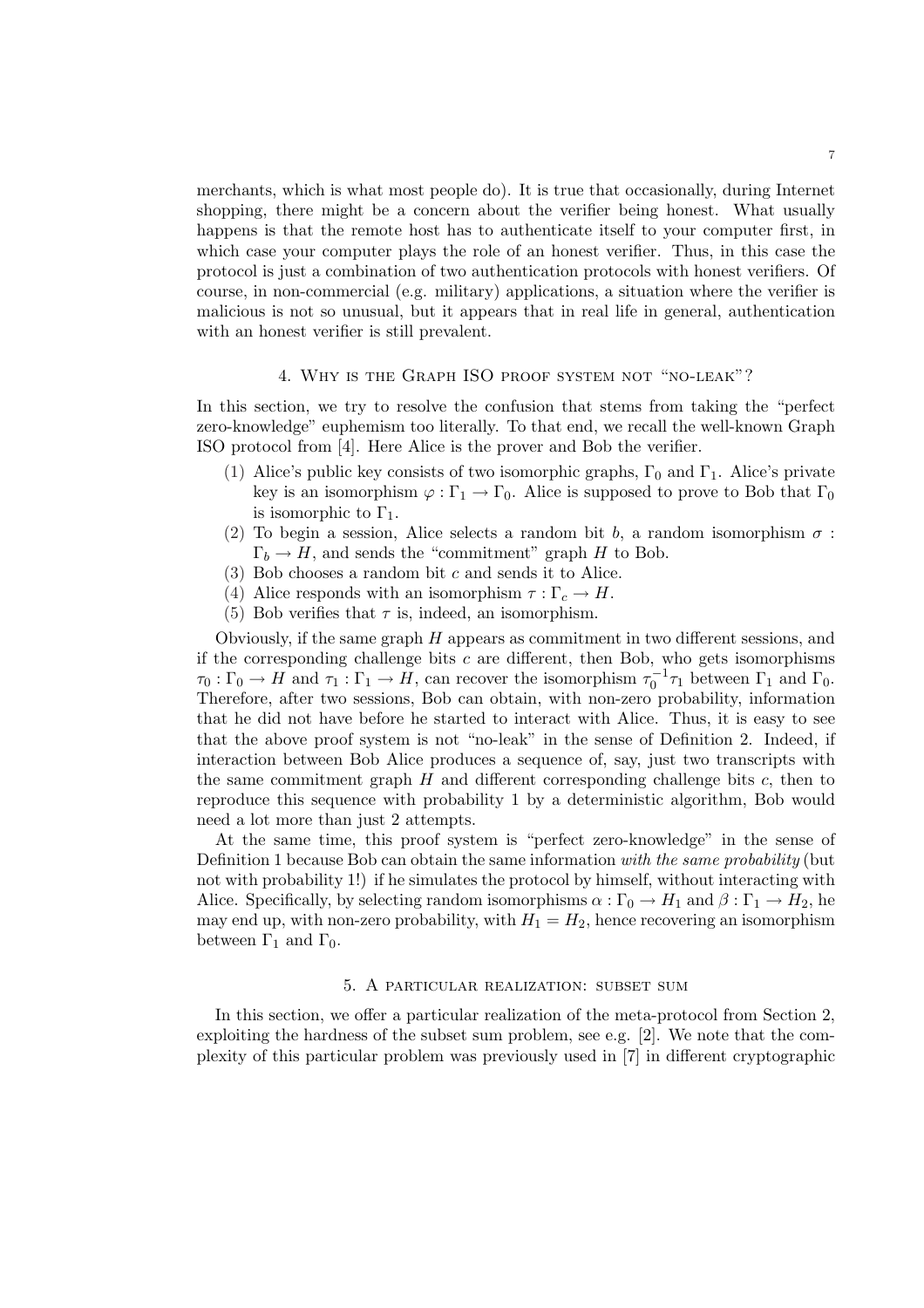contexts, namely for constructing a pseudo-random generator and a universal one-way hash function.

The "universal" set S in this section is the set of all m-tuples of m-dimensional vectors over Q.

Alice's private key is a set  $S_0 = \{a_1, \ldots, a_m\}$  of m random linearly independent (over **Q**) m-dimensional vectors with integer coordinates, which is therefore a basis of  $\mathbf{Q}^m$ . However, the vector  $a_1$  is special: the g.c.d. of its coordinates is even.

Alice's public key includes the vector  $a_1$  and a set of  $k > m$  random vectors  $c_1, \ldots, c_k$ from the  $\mathbb{Z}_{+}$ -span of  $S_0$ .

Now we give a description of the authentication protocol. To simplify the notation, we give an exposition where Bob challenges Alice with just a single element rather than with a tuple of elements, as in the meta-protocol in Section 2.

- (1) Bob selects, with equal probabilities (see our subsection 5.1 for details), either a random vector  $c \in Span_{\mathbf{Z}_{+}}(a_1, c_1, \ldots, c_k)$  or a random vector  $c \in \mathbb{Z}_{+}$  $Span_{\mathbf{Z}^+}(\frac{1}{2})$  $\frac{1}{2}a_1, c_1, \ldots, c_k$  and sends the vector c to Alice; in the latter case, Bob takes care that the coefficient at  $\frac{1}{2}a_1$  is odd. Here  $Span_{\mathbf{z}_+}$  denotes the set of all linear combinations of given vectors with nonnegative integer coefficients.
- (2) Alice, using standard linear algebra, finds (rational) coordinates of c in the basis  $S_0$ . If at least one of these coordinates is not a nonnegative integer, she knows that  $c \notin Span_{\mathbf{Z}_+}(a_1, c_1, \ldots, c_k)$ ; therefore, she sends "1" to Bob. If all coordinates are nonnegative integers, Alice assumes that  $c \in Span_{\mathbf{Z}_+}(a_1, c_1, \ldots, c_k)$ , and sends "0" to Bob.
- (3) Bob, who knows the right answer, simply compares it to Alice's response and accepts or rejects authentication accordingly.

We note that there is a negligible probability for Bob to reject a legitimate Alice because it may happen that all coordinates of  $c$  in the basis  $S_0$  are nonnegative integers, but  $c \notin Span_{\mathbf{Z}_+}(a_1, c_1, \ldots, c_k)$ . It may, in fact, even happen (again, with negligible probability) that  $c \in Span_{\mathbf{Z}_+}(a_1, c_1, \ldots, c_k)$ , but Bob expected Alice to respond with a "1" because he selected his  $c \in Span_{\mathbf{z}_+}(\frac{1}{2})$  $\frac{1}{2}a_1, c_1, \ldots, c_k$ .

We also note that the reason for using a public vector  $a_1$  with g.c.d. of coordinates even is to have Bob's vector c in  $Span_{\mathbf{Q}_+}(a_1, c_1, \ldots, c_k)$  in either case, because there is a polynomial-time test detecting whether or not a given vector belongs to the  $Q_{+}$ -span of other given vectors (cf. linear programming problem), see [8] or [12].

Finally, we note that the problem faced by the adversary who wants to impersonate the prover is the following: find out whether or not the matrix equation  $Bx = c$  has a solution for x as a vector with nonnegative integer coordinates. Here  $B$  is the matrix made up of coordinates of the vectors  $a_1, c_1, \ldots, c_k$ , c is the challenge vector selected by Bob, and x is the vector unknown to both the prover and the adversary. A special case of this problem, where  $B$  is just a vector with integer coordinates,  $x$  is a 0-1 vector, and  $c$  is just an integer, is known as the *subset sum problem* and is NP-complete, see e.g. [2]. Moreover, as pointed out, for example, in [3, p.41], it appears that the subset sum problem might be hard on random instances, not just on some carefully selected ones.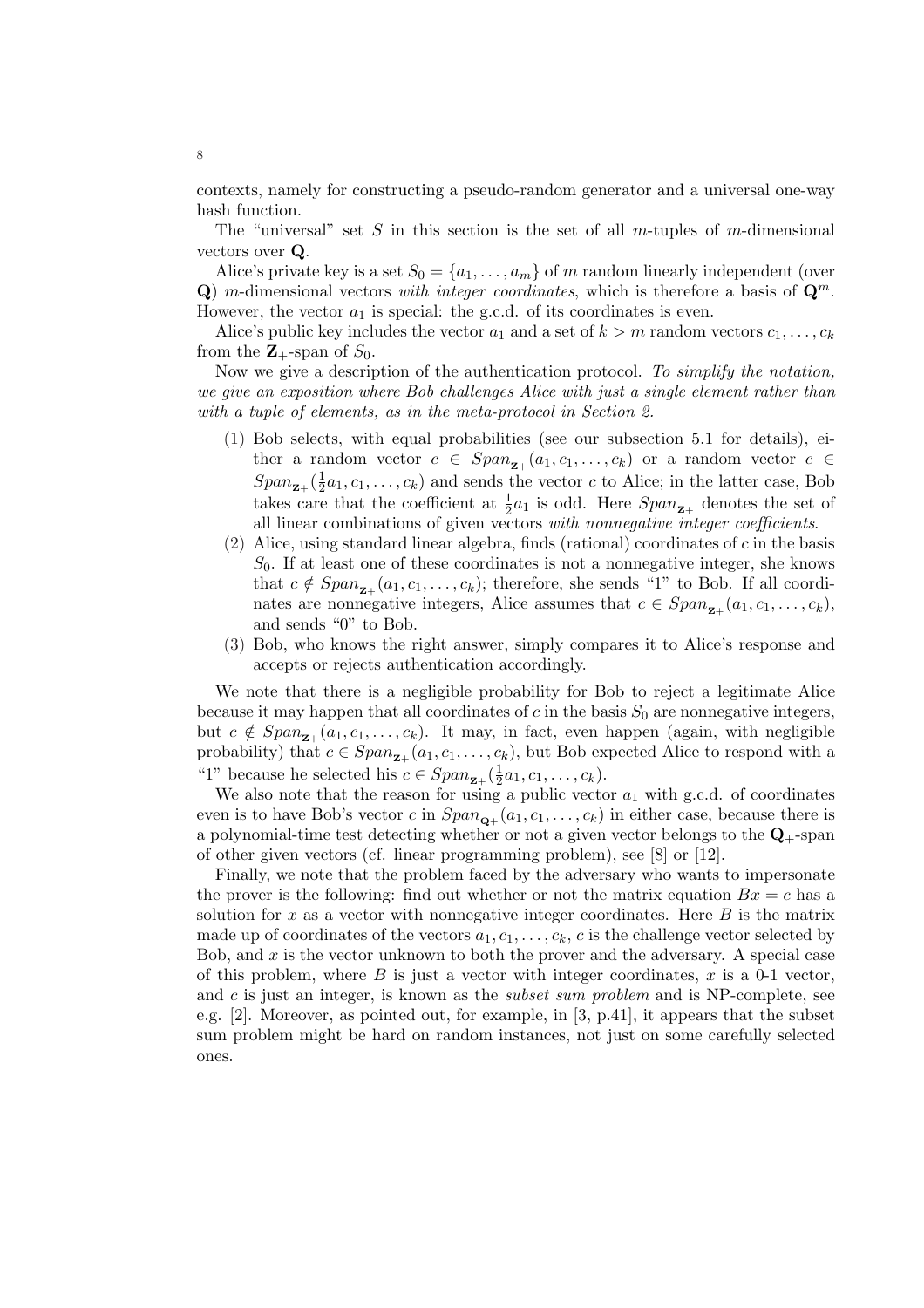5.1. Suggested parameters and key generation. Suggested parameter values for the protocol above are:

- (1) The dimension of vectors is  $m = 20$ .
- (2) Coordinates of the vectors  $a_i$ : random nonnegative integers  $\leq 10$ . We note that m random m-dimensional vectors like that are going to be linearly independent with overwhelming probability.
- (3) Vectors  $c_i$  are constructed by Alice as random linear combinations of the vectors  $a_i$  with nonnegative integer coefficients  $\leq 10$ . The number of vectors  $c_i$  is  $k = 2m$ .
- (4) At step (1) of the protocol, Bob constructs his vector c as a random linear combination of the public vectors  $a_1, c_1, \ldots, c_k$  with nonnegative integer coefficients  $\leq$  10, with one possible exception: according to the protocol description, he may choose the coefficient at  $a_1$  to be of the form  $\frac{n}{2}$ , where n is odd,  $1 \le n \le 19$ .

## 6. A PARTICULAR REALIZATION: POLYNOMIAL EQUATIONS

In this section, we offer another particular realization of the meta-protocol from Section 2.

Alice's private key consists of: (i) a large prime  $p \equiv 3 \pmod{4}$ ; (ii) two random polynomials  $h(x_1, \ldots, x_k)$  and  $g(x_1, \ldots, x_k)$  over  $\mathbf{Z}_p$ ; (iii) a random constant  $c \in \mathbf{Z}_p$ .

Alice's public key includes: (i) polynomial  $f(x_1, \ldots, x_k) = (h(x_1, \ldots, x_k))^2$  – c (mod p). (Polynomial f is published as a polynomial over  $Z$ , without specifying p.) Thus, for any  $x_1, \ldots, x_k \in \mathbb{Z}$ , there is  $u \in \mathbb{Z}$  such that  $f(x_1, \ldots, x_k) + c = u^2 (mod \ p)$ ; (ii) polynomial  $s(x_1, ..., x_k) = -((g(x_1, ..., x_k))^2 + 1)^2 - c \pmod{p}$ . (Again, polynomial s is published as a polynomial over  $Z$ , without specifying  $p$ .) Thus, a value of the polynomial  $s(x_1, \ldots, x_k) + c$  is never a square modulo p because -1 is not a square modulo p (since  $p \equiv 3 \pmod{4}$ ), and  $(g(x_1, \ldots, x_k))^2 + 1$  is never equal to 0 modulo p, for the same reason.

Now we give a description of the authentication protocol. Again, to simplify the notation, we give an exposition where Bob challenges Alice with just a single element rather than with a tuple of elements, as in the meta-protocol in Section 2.

- (1) Bob selects (see our subsection 6.1 for details) random integers  $x_1, \ldots, x_k$  and plugs them, with equal probabilities, into either f or s. He then sends the result, call it  $Bob(x_1, \ldots, x_k)$ , to Alice.
- (2) Alice computes  $a = Bob(x_1, \ldots, x_k) + c \pmod{p}$  and checks whether or not a is a square modulo p. If not, she knows that  $Bob(x_1, \ldots, x_k) \neq f(x_1, \ldots, x_k)$  and sends "1" to Bob. If it is, Alice assumes that  $Bob(x_1, \ldots, x_k) = f(x_1, \ldots, x_k)$ and sends "0" to Bob.
- (3) Bob, who knows the right answer, simply compares it to Alice's response and accepts or rejects authentication accordingly.

The way Alice checks whether or not  $a$  is a square modulo  $p$  is as follows. She raises a to the power of  $\frac{p-1}{2}$ . If the result is equal to 1 modulo p, then a is a square modulo  $p$ ; if not, then it is not.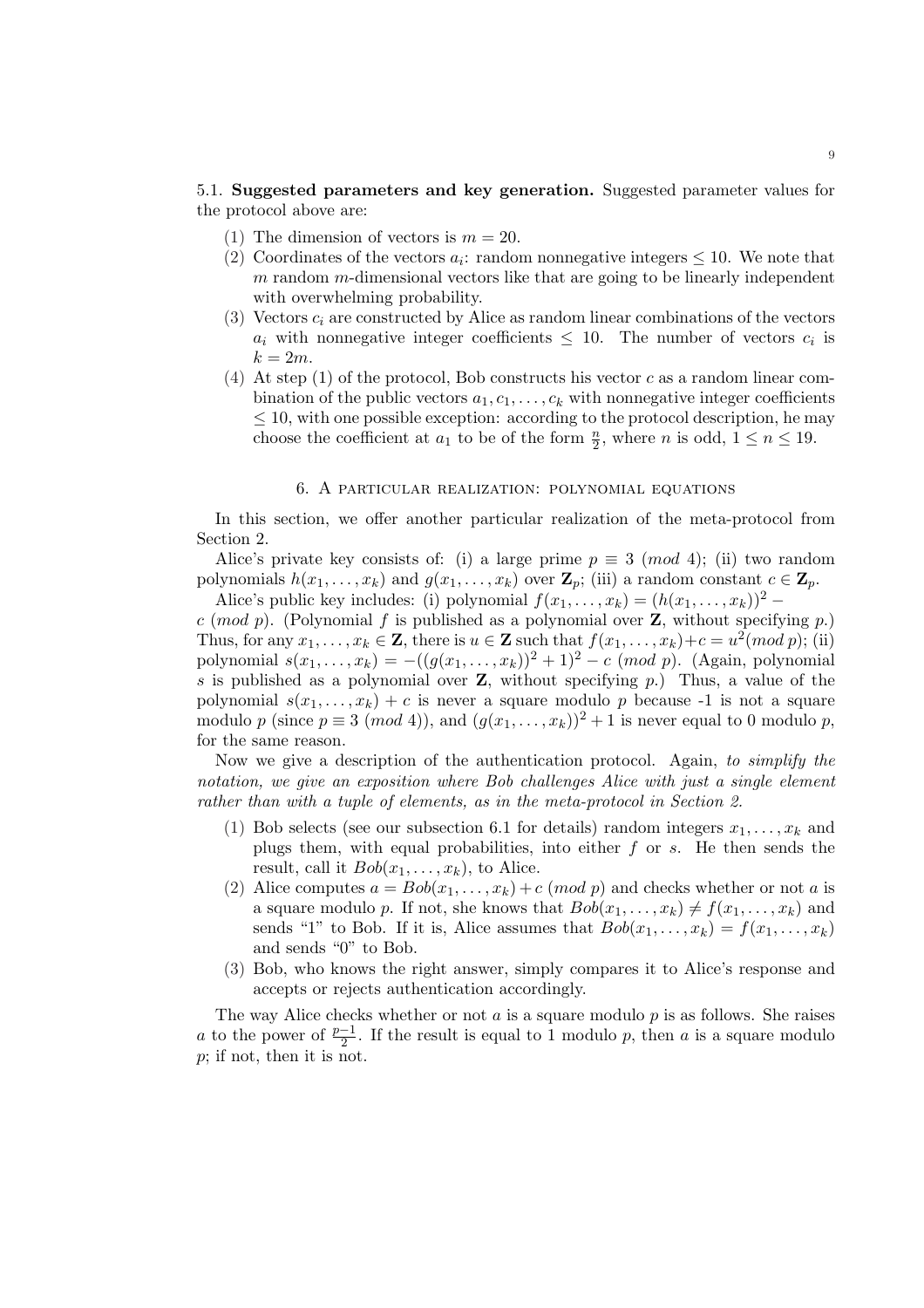6.1. Suggested parameters and key generation. Suggested parameter values for the protocol above are:

- (1) The number k of variables: between 3 and 5.
- (2) The value of p: on the order of  $2^t$ , where t is the security parameter.
- (3) The degree of Alice's private polynomials  $h, g$ : between 2 and 3.
- (4) Bob generates his integers  $x_1, \ldots, x_k$  uniformly randomly from the interval  $[1, 2^{\frac{t}{k}}].$

Remark 2. The adversary may try to attack Bob's challenge by solving one of the equations  $f(x_1, \ldots, x_k) = Bob(x_1, \ldots, x_k)$  or  $s(x_1, \ldots, x_k) = Bob(x_1, \ldots, x_k)$  for integers  $x_1, \ldots, x_k$ , or just try to find out whether either of these equations has integer solutions. The corresponding decision problem (the Diophantine problem, or Hilbert's 10th problem) is known to be undecidable, see [9]. In our situation, however, adversary actually faces a promise problem since he/she knows that at least one of the equations has integer solutions. Furthermore, in our situation the range for the unknowns is bounded. Still, the "bounded" Diophantine problem is known to be NP-hard, see e.g. [2], which makes this kind of attack look infeasible, although we avoid making such claims in this paper, as was explained in the Introduction.

Acknowledgement. Both authors are grateful to Max Planck Institut für Mathematik, Bonn for its hospitality during the work on this paper. We are also grateful to Nelly Fazio and William E. Skeith for useful discussions.

#### **REFERENCES**

- [1] U. Feige, A. Fiat and A. Shamir, Zero knowledge proofs of identity, Journal of Cryptology 1 (1987), 77–94.
- [2] M. Garey, J. Johnson, Computers and Intractability, A Guide to NP-Completeness, W. H. Freeman, 1979.
- [3] O. Goldreich, Foundations of Cryptography: Volume 1, Basic Tools. Cambridge University Press, 2007.
- [4] O. Goldreich, S. Micali, A. Wigderson, Proofs that Yield Nothing but their Validity, or All Languages in NP have Zero-Knowledge Proof Systems, J. ACM 38 (1991), 691–729.
- [5] S. Goldwasser, S. Micali, and C. Rackoff, The Knowledge Complexity of Interactive Proof Systems, SIAM J. Comput. 18 (1) (1989), 186-208.
- [6] D. Grigoriev, I. Ponomarenko, Constructions in public-key cryptography over matrix groups, Contemp. Math., Amer. Math. Soc. 418 (2006), 103–119.
- [7] R. Impagliazzo, M. Naor, Efficient cryptographic schemes provably as secure as subset sum, J. Cryptology 9 (1996), 199–216.
- [8] L. G. Khatchyian, A polynomial algorithm in linear programming, Doklady Akad. Nauk USSR, 244 (1979), 1093–1096 (Russian). [Translated as Soviet Math. Doklady 20 (1979), 191–194.]
- [9] Yu. Matiyasevich, Hilbert's 10th Problem (Foundations of Computing), The MIT Press, 1993.
- [10] A. Menezes, P. van Oorschot, and S. Vanstone, Handbook of Applied Cryptography, CRC-Press 1996.
- [11] O. Pandey, R. Pass, A. Sahai, W. Tseng and M. Venkitasubramaniam, Precise concurrent zero knowledge, in: Eurocrypt 2008, Lecture Notes Comp. Sc. 4965 (2008), 397–414.
- [12] A. Schrijver, Theory of Linear and Integer Programming, John Wiley 1998.

10